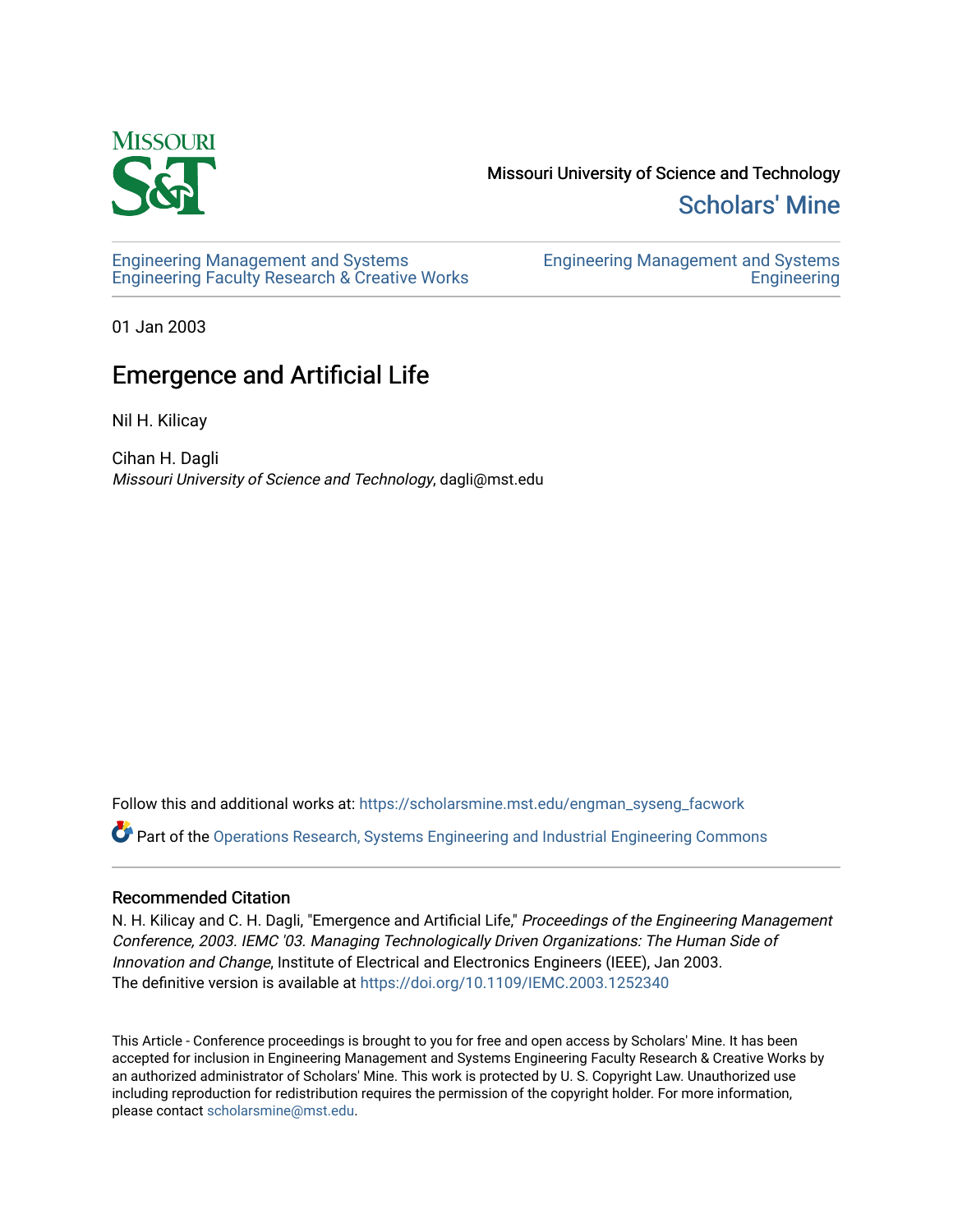# **Emergence and Artificial Life**

**Nil H. Kilicay** 

Engineering Management Dept., University **of** Missouri. Rolla, Rolla, MO, USA email [nkilicay@umr.edu](mailto:nkilicay@umr.edu)

#### *Abstract*

*The study of complex systems provides powerful tools and concepts for analysis of information about the world. For example, the process of technology innovation and diffusion, group dynamics, culture, communication in the global enterprise, change management and many other concepts crucial to today's important management decisions in technology-driven organizations display emergence and a dynamics shaped by local interactions of individuals with imperfect information. Besides, creative processes that lead to innovation result from generation of new combination of interactions. The interesting and counterintuitive characteristic of complex systems, emergence, is of interest for this paper.* 

*Emergent phenomena result from the local interactions among many individuals. Individuals not,only differ in their characteristics but they also evolve over time resulting in*  unanticipated behaviors to emerge. Therefore, human so*cial systems exhibit emergent behavior as well as react to emergent behavior. The phenomena can not be reduced to the system's parts because of the interactions between the parts. This characteristic of the emergent phenomena makes them dificult to understand and predict and is a challenge for scientists. Many of the problems ranging from the control of economies to understanding consciousness involve emergent phenomena and most of the time emergence can he seen as an impassable barrier. Understanding emergence has been mostly through using heuris*tics which is a vague and unsatisfying method. Using ana*lytical methods that focus on averages or system equilibriums are also not suitable for studying emergent patterns. Model building is the most important tool in the study of emergence. Unfortunately. tools for building effective models that represent complex systems are limited because small body of mathematics deals directly with nonlineariy.* 

*A growing number of scientists. dissatisfied with the traditional methodologies are seeking new methods for exploring the complexities of human system dynamics. One of the developments is the use of agent-based modeling and simulation to examine how emergent phenomena are created and maintained. These models, diverse in their applications and approaches attempt to create micro worlds or commonly called artificial life to understand real complex systems' dynamics and emergent phenomena arising from them.* 

*Agent-based modeling is a computational methodology that allows the analyst to model and simulate the behavior of* 

### **Cihan H. Dagli**

Engineering Management Dept., University of Missour-Rolla, Rolla, MO, USA email [dagli@umr.edu](mailto:dagli@umr.edu)

*system* ' *units mainly called agents, their interactions with other agents and interactions with their environment and captures the emergent behavior from the bottom up. It can incorporate neural networks, evolutionary algorithms and other learning techniques to allow a more realistic representation of learning and adaptation of agents. This nature of Agent-based modeling makes it a suitable method for modeling and simulating emergent phenomena and human systems. Agent-based models and artificial life experiments are becoming the center stage in the effort for understanding the emergent behavior of groups, organizations, cities and nations.* 

This paper focuses on emergent phenomena and the utiliza*tion of computer simulations, basically agent-based modeling to understand emergent phenomena. Agent-based simulation models have a promising future in the social sciences, from management to economics, political science, sociology and anthropology. This paper attempts to realize their fill scientific potential by reviewing recent applications in engineering management and addresses the set of*  challenges confronted by this method. Common methodol*ogy for constructing an agent-based model is also discussed with the aim of highlighting how artifcia1 life and management can he brought together to develop decision making aid tools.* 

#### **Keywords**

Management of complex systems, emergence, adaptive agent-based models

#### **INTRODUCTION**

Patterns can be observed in every aspect of the life. Emergent patterns rise in everywhere from ant colonies, the Internet, the global economy to network of neurons. **A** simple observation is that large scale patterns that we encounter in our lives are usually the result of interactions of large number of smaller pieces that combine in surprisingly ways to create large scale pattems. Phenomena that emerge from interactions at a lower level or scale are called emergent phenomena. Complex adaptive systems exhibit emergence. In these systems behavior of the whole is much more complex than the behavior of the parts *[6].* Sudden appearance of new patterns and dynamic behaviors within complex systems are complicated to understand and predict by looking only at deterministic interactions of the system's units.

Model building is the most important tool in the study of emergence. One of the developments in model building **is**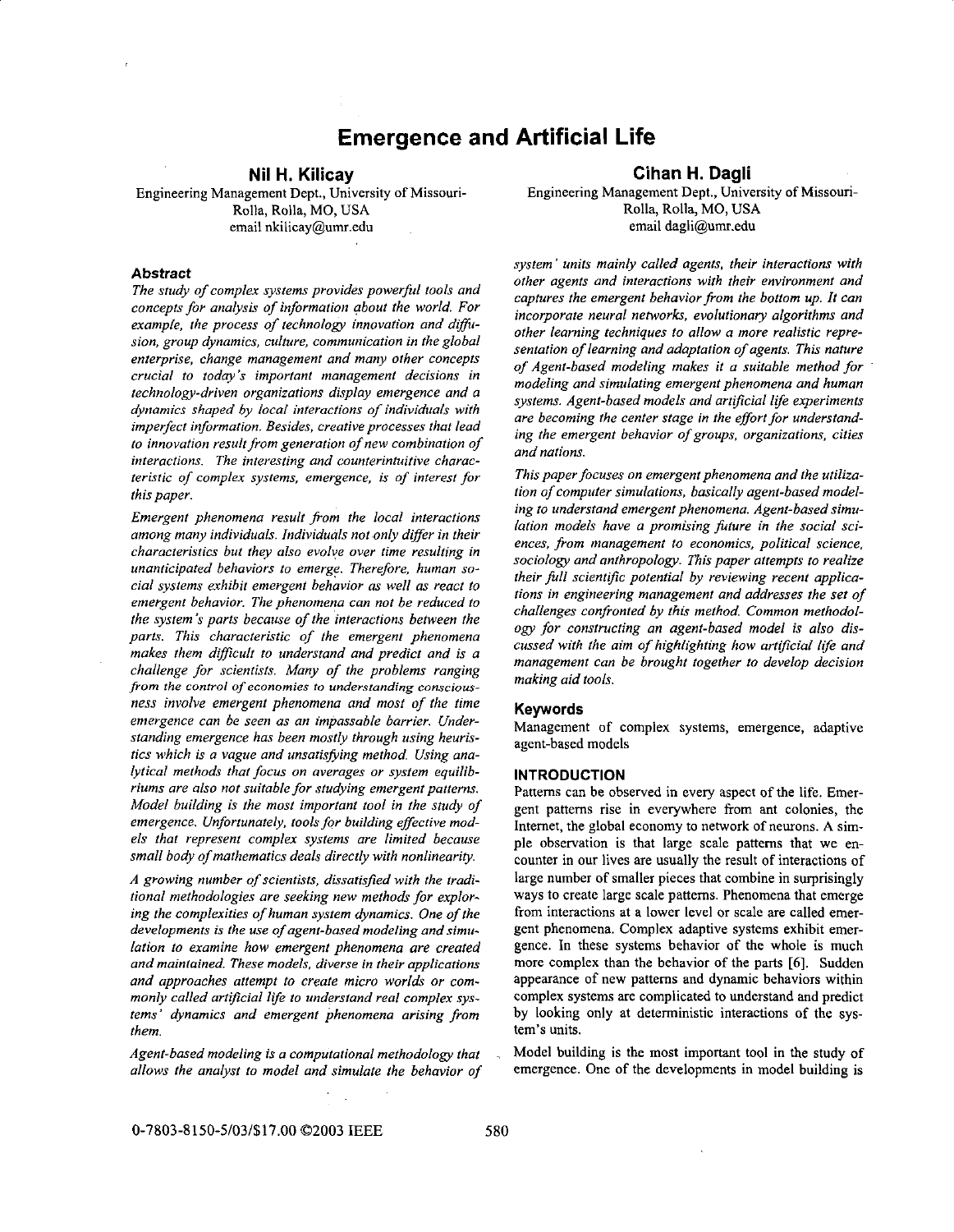the use of agent-based modeling and simulation to examine complex adaptive systems. These models aim to create micro worlds or commonly called artificial life to understand real complex systems' dynamics and emergent phenomena arising from them.

This paper will first focus on emergence where order forms out of local interactions. Then it will continue by focusing on why agent based modeling is preferred over other modeling methods, will provide an outline commonly used for building agent based models and will briefly review some applications related to engineering management. The paper will conclude by criticizing the drawbacks of this new modeling method and will highlight the effect of artificial life experiments on future management problems.

#### **EMERGENCE**

Emergence is one of the characteristics of a complex system where new and coherent structures, patterns in a complex system are derived due to interactions between the elements of the system over time **[3].** Flock of birds flying in the sky, colony of ants carrying food or audience clapping in a stadium are simplc examples that show patterns of emergence. Emergence can be observed in systems with well understood components as well as in systems with few clearly defined rules such as ethical systems, spread of knowledge in organizational systems, etc. In both types of systems small numbers of rules or laws generate systems of surprisingly complexity **[6].** The complexity rises not just because of the complex random patterns but because of simple interactions among participants in the system.

Holland **[6]** provides an outline of the characteristics of emergence:

- Emergence occurs in systems composed of small components that obey simple laws.
- The interactions between the parts are nonlinear so the overall behavior cannot be predicted by summing the behaviors of the isolated components. Therefore the famous definition "The whole is more than the sum of the parts'' holds for thcse systems.
- The context in which emergent pattern is embedded determines its function. Well defined system architecture is preserved over time but its function changes according to context. This dynamic changing that makes it hard to induce emergent phenomena. *0*
- Complexity of the system increases as the number of interactions increase.
- Persistent patterns always satisfy macro laws.

Most of the tools used by experts to analyze complex systems and emergence are not effective enough. Recent computational modeling tools are being developed for scientists to explore systems of many interacting parts that can exhibit emergent behavior. Next section focuses on the characteristics of the new modeling method used to create artificial worlds to analyze and understand complex systems.

#### **ARTIFICIAL LIFE**

Model building *is* the most important tool in the study of emergence. The critical steps in constructing a model are selection of salient features and the laws governing the model's behavior. Emergence and innovation cannot be understood without models. Unfortunately, tools for building effective models that represent complex systems are limited because small body of mathematics deals directly with nonlinearity. Almost all the well established tools of mathematics, partial differential equations, probability theory are built on assumptions of linearity, homogeneity, normality and stationary. Computer based models and simulations deal regularly with nonlinearity. They have the rigor of mathematical models without the generality while allowing the selection and repeatability of good critical experiments without the enforced connection to reality. In social sciences computer simulation may allow more aggressive exploration of the implications of imperfect rationality, the effects of learning and information and social and institutional structure. Therefore, currently computer models are the main tools for understanding of emergence.

In particular agent based models and genetic algorithms are powerful and fascinating computer simulations increasingly used to observe and understand emergent phenomena in diverse settings.

Compared to other modeling techniques ABM provides a natural description and formalism for social science. Global patterns emerge from the bottom-up by the local interactions of autonomous agents. Agents are selforganizing that is agents interact without a central authority or direction. Therefore, once the agent types, their interactions with other agents and their environment are modeled an artificial word representing real life problems can be architected to be used as decision making aid tools. ABM **is** used in a wide variety of domains. Four main areas related to engineering management where emergent patterns can arise and ABM is used are **[3]:** 

- Flow: evacuation, traffic, super markets
- Diffusion: diffusion of innovation and adaptation dynamics
- Organization: organizational design, organizational learning, operational risk
- Markets: stock market, electronic auctions, ISP market

For example fire escape situation in a confined place is created using ABM **[3]** in order to find a solution for increasing outflow. Counter intuitively by changing the conditions of this artificial situation it is found out that placing a column just behind the exit increased the outflow. Similarly ABM is used to mimic traveling and driving behavior of real people on a transportation network. This artificial world is used to analyze how changes in transportation policy might affect activities and trips. An artificial theme park is created **[3]** to analyze the waiting time of customers at an attraction. ABM is used to find strategic solutions for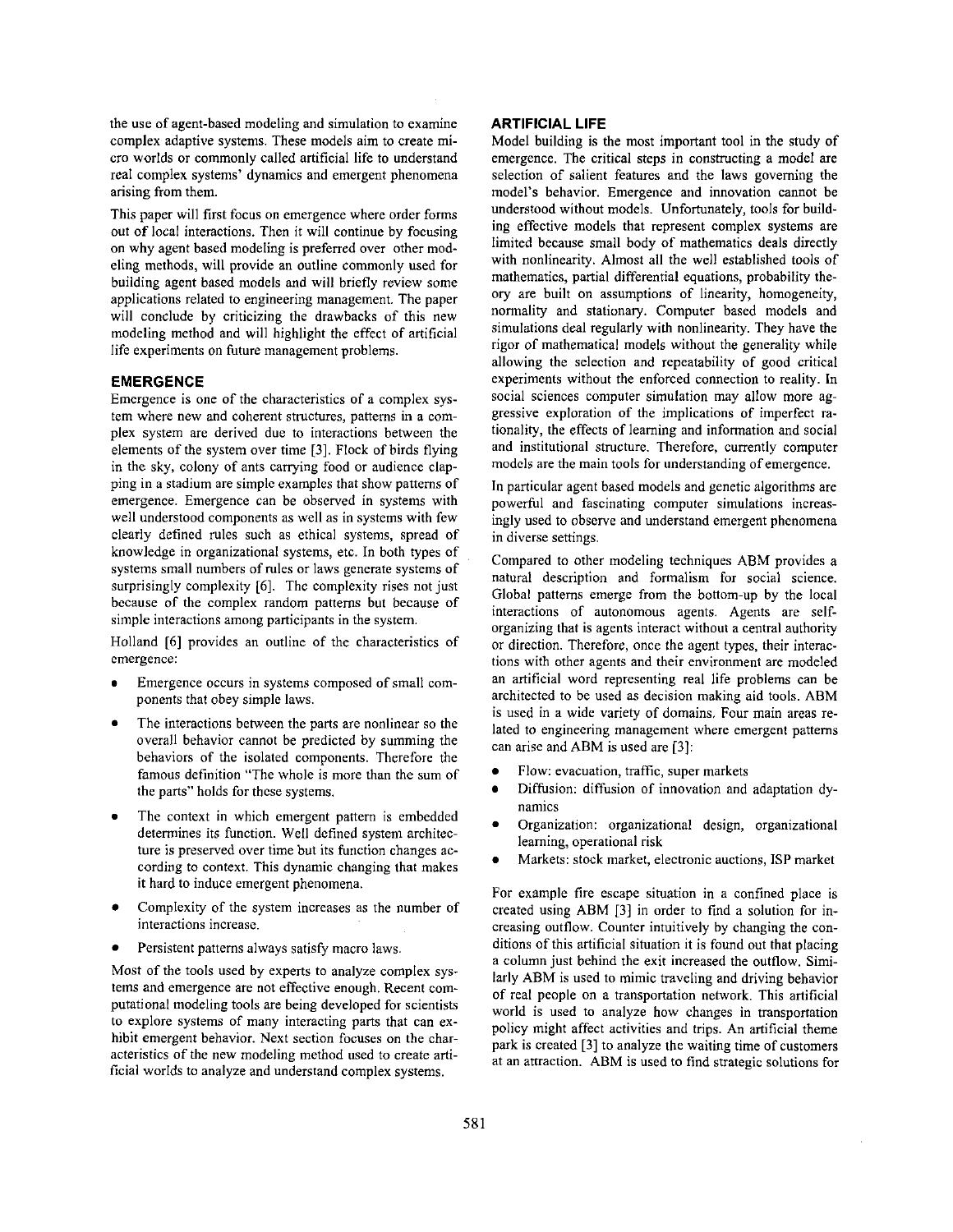reducing inventory and out-of stock problems [IO]. The effect of regularity changes on the financial market under various conditions, the effect of short and long term memory traders on the financial market are some cases where artificial worlds are created for analysis and strategy building in financial markets[7]. Innovation arises from the local interactions thus ABM **is** used to understand the dynamics of the diffusion of innovation **[3].** These studies show how ABM can be used as an effective decision making aid tool for managers.

#### **BUILDING ABMS**

**A** generic methodology can be used to construct agent based models. After analyzing the fitness of the application area for agent based modeling the researchers can start by defining the objective and scope of the design such **as** defining the problem. Then the next step is identifying the agents of the system. Agent's independent behavioral rules, their interaction with other agents and their interaction with their environment are drawn out of observational studies. Once the agents' characteristics are profiled, related algorithms for coding are selected and programmed. The programming incorporates evolutionary leaming, neural networks, and adaptation mechanisms into the model. Then the simulation **is** run for a specified time and common characteristics are identified in order to find out emergent phenomena. At this point it is important that system parameters are calibrated and validated using empirical data or power laws. Then simulation process **is** backtracked in order to identify the agent behavior that generates emergent phenomena. This will allow the modeler to observe the effect of emergent phenomenon on agent behavior since human systems exhibit emergence as well as react to emergent phenomenon. This study will allow the researcher to derive correlations between the emergent phenomenon and individual agent behavior which will lead to strategy building for researchers. The final strategy can be focused on agent behavior, agent interaction or environment. Agent based modeling brings out the effect of agents on generation of emergence but also the effect of emergence on agent behavior comprehensively. Figure 1 outlines the generic methodology of designing an agent-based model.





Results of agent based models differ depending on the model designs. Conflicting results emerge because of different design methodologies **[8].** Global or local interaction, elective or interaction forced tie formation, evolution or leaming based adaptation, prediction or analyses based design are some of the parameters that makes differing artificial lives and thus differing results. [Table](#page-4-0) 1 summarizes these design features that affect simulation results.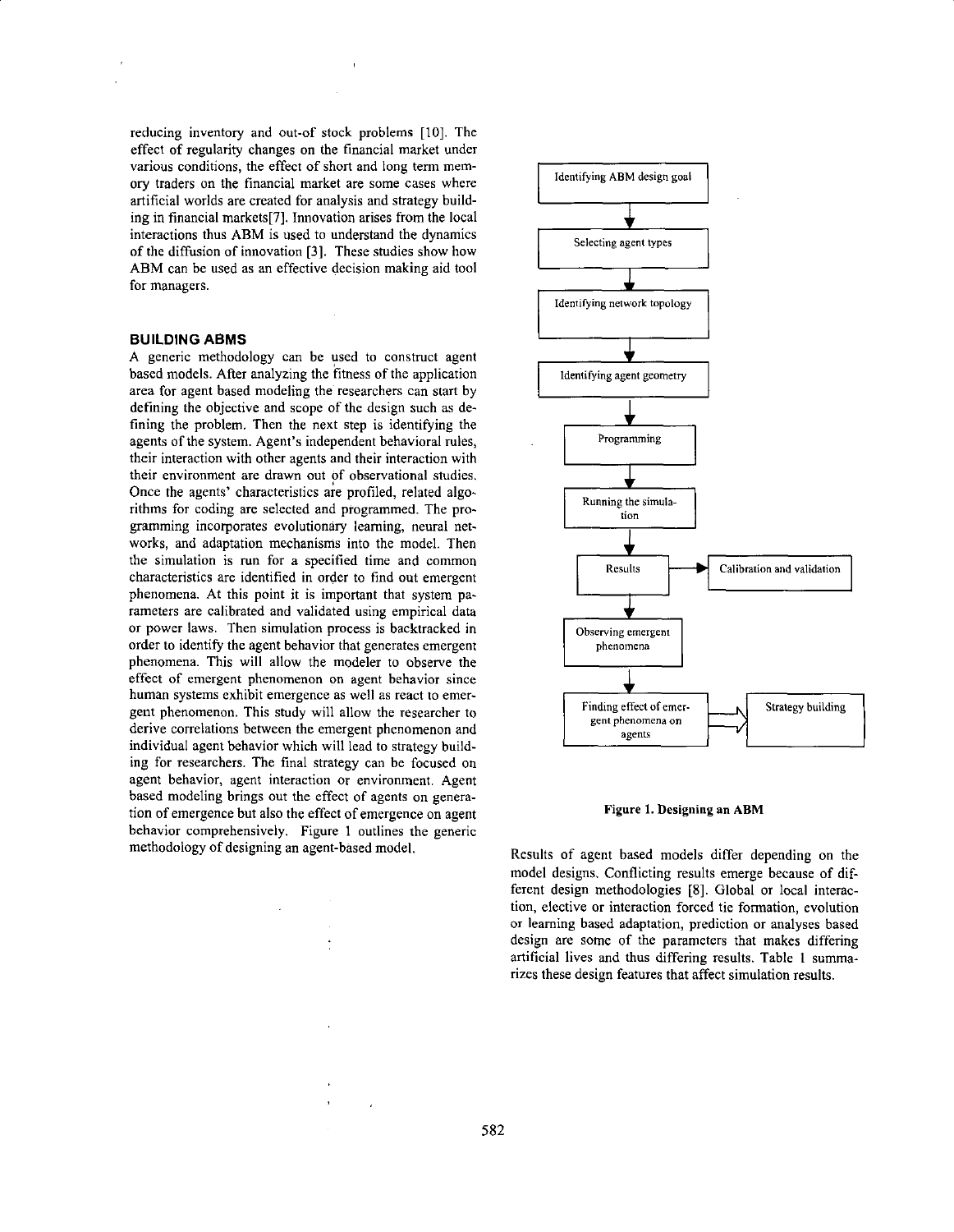#### <span id="page-4-0"></span>**Table 1. Model design features and types**

|                               | ABM's design goal                   |                             |                       |
|-------------------------------|-------------------------------------|-----------------------------|-----------------------|
| testing predicted differences |                                     | testing robustness          |                       |
| agent level<br>parameters     | population<br>level pa-<br>rameters |                             |                       |
|                               | Interaction type                    |                             |                       |
| global                        |                                     | local                       |                       |
|                               |                                     | spatial net-<br>work        | social net-<br>work   |
|                               | <b>Tie formation</b>                |                             |                       |
| elective by movement          |                                     | interaction forced          |                       |
|                               | <b>Adaptation</b>                   |                             |                       |
| learning                      |                                     | evolution                   |                       |
| imitating other<br>agents     | agent behav-<br>ior                 | competition<br>for survival | social influ-<br>ence |

ABMs have a promising future but there are some potential drawbacks that a modeler should be aware of. Results obtained from agent-based simulations should not vary as the critical set of assumptions, parameters changes. System size, agent geometry, network topology, time calibration, phenomenological calibration, structural stability, power laws are such set of assumptions and parameters that a modeler should ask questions about [4]. Whether changes in the number of interacting agents have an effect on simulation results or not should be considered by conducting sensitivity analyses of the results with respect to system size. Agent geometry defines the number of interaction opportunities and affects the simulation results. Therefore, agent geometry should be selected so that it is closer to referent geometry while balancing not to lose system simplicity. It is likely that interaction structure between agents (network topology) have some effect on resulting processes and emergent behavior. It is also important to determine the equivalence of one simulation run in terms of a physical calendar time such as hours, days, years, etc. This can be achieved by using empirical statistics of duration or empirical frequency of related phenomena. **Also** magnitude of phenomena in agent-based simulation results should be calibrated using empirical observations. Empirical social processes organize themselves as power laws. These laws such as Pareto's law of income, Richardson's law of war can be used to validate agent-based simulations. However, to what extent power laws are present in the emergent behavior of agent-based simulations can he discussed **as** to the reliability of this validation method.

Sensitivity of decision rules, selection criteria for initial conditions, types of random distributions **also** affect the emergent pattems in the model. These are some of the factors that affect results of the simulation and the modeler should take into consideration while architecting the artificial system.

#### **CONCLUSION**

Creating artificial worlds using agent based modeling is a new tool for analyzing emergent phenomena and complex systems at the relational level. This methodology has a promising future because it is a bridge between rigorous mathematical tools and experimental studies. It allows us to understand the relationship between micro and macro level behavior generated by complex systems. However, agent based models are highly abstract and this derives a confusion about the appropriate standards for constructing and evaluating agent based computational models. Therefore future research should focus on finding common standards for building agent based models. Many researchers remain highly skeptical about the validity of agent-based simulation results when computational models are used for theoretical exploration rather than empirical prediction. Validation is a major challenge for ABM because emergent phenomena will change based on the input characteristics of the agents and their interactions. Therefore different assumptions in the design phase will affect the results and emergence of the model. Currently, real life data and heuristics are used to validate such models. Future research should focus on finding more robust validation methods for models where there is not a chance to obtain real data. This can increase the value of agent based modeling for managers to test different scenarios and observe the affect of their decisions on the complex systems they manage. If ABM is to achieve its potential there are topics that need to be addressed such **as** case loading, uncertainty analysis, calibration of models to data, methodologies for using models to answer specific questions or to solve problems.

As discussed in this paper ABMs have the power to demonstrate emergent phenomena. However, computer graphics and attractive demonstrations are found enough to show that emergence is observed at a system. Human observers declare emergence have occurred based on graphical computer outputs. Quantitative tests should also be developed to show the emergent behavior of systems. This will advance and increase confidence in agent based modeling.

For all simulation models including agent based models, the famous systems architecting **KISS** (keep it simple, stupid!) rule applies. Making agents more cognitively sophisticated results in models that are so complex that they are as difficult to interpret as natural phenomena. Therefore, modeler should he careful in selecting the necessary elements of the system for modeling. Otherwise, researchers will undermine the value of simulation. Modelers should not rely only on biological metaphors and should test the robustness of their model. As this computational technique advances artificial life experiments will be a usual part of engineering management as a reliable tool.